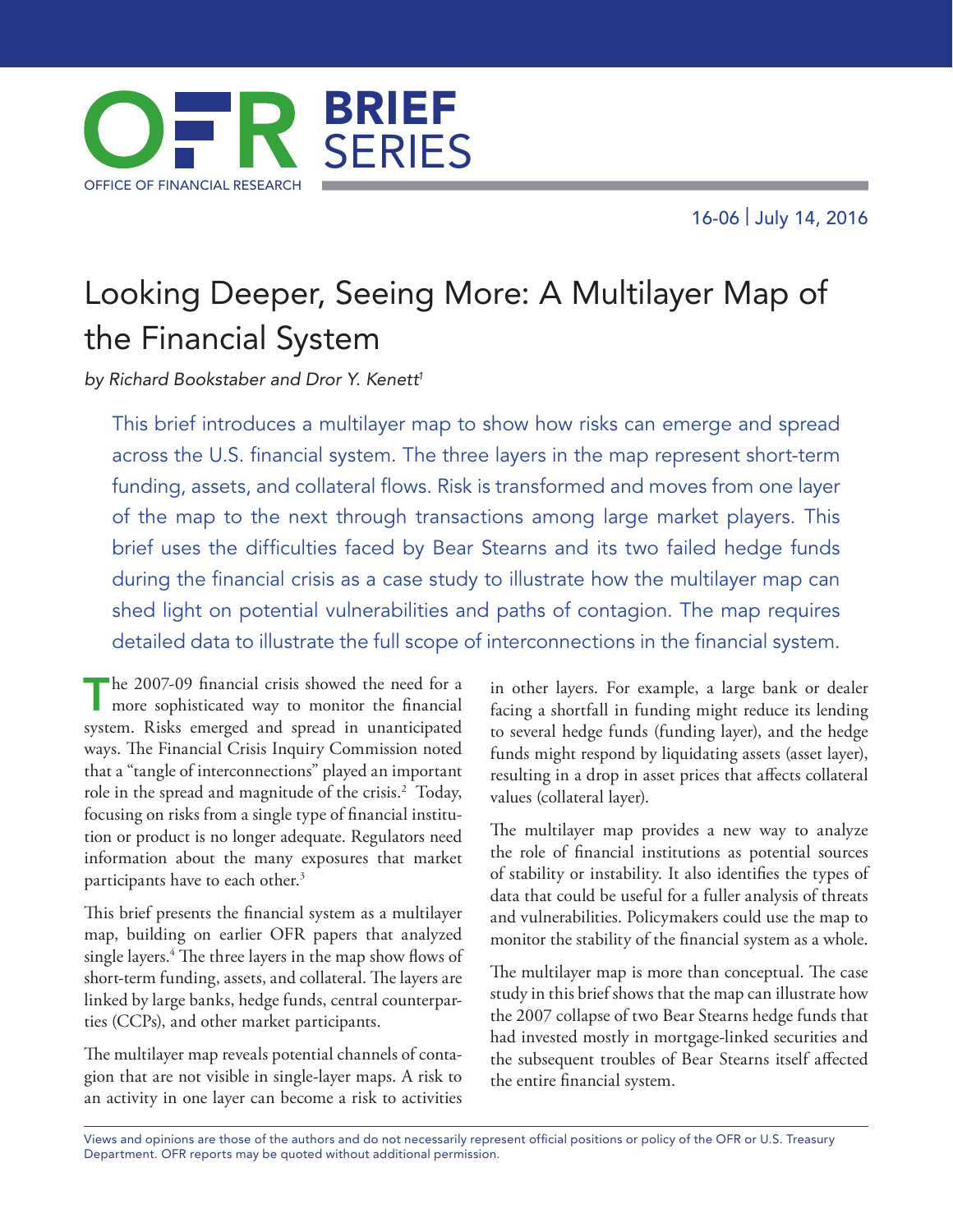## The Financial System: A Network of Networks

As in earlier OFR papers, this brief analyzes the financial system as a network. Network analysis is a relatively new tool for studying the financial system. Epidemiologists have long used network analysis to track and contain the spread of contagious diseases. More recently, intelligence experts have used it to analyze terror networks.

Network analysis looks at relationships in key areas of the financial system instead of focusing primarily on the balance sheet of a single company. It can be used to study the resilience of individual counterparties and their impact on the broader system.

The financial network map in **Figure 1** shows the relationships among market participants. It highlights the central role played by a typical large bank or dealer.



Note: Key market participants and bank/dealer desks involved in funding are displayed in dark colors; others are shaded lightly. Source: Authors' analysis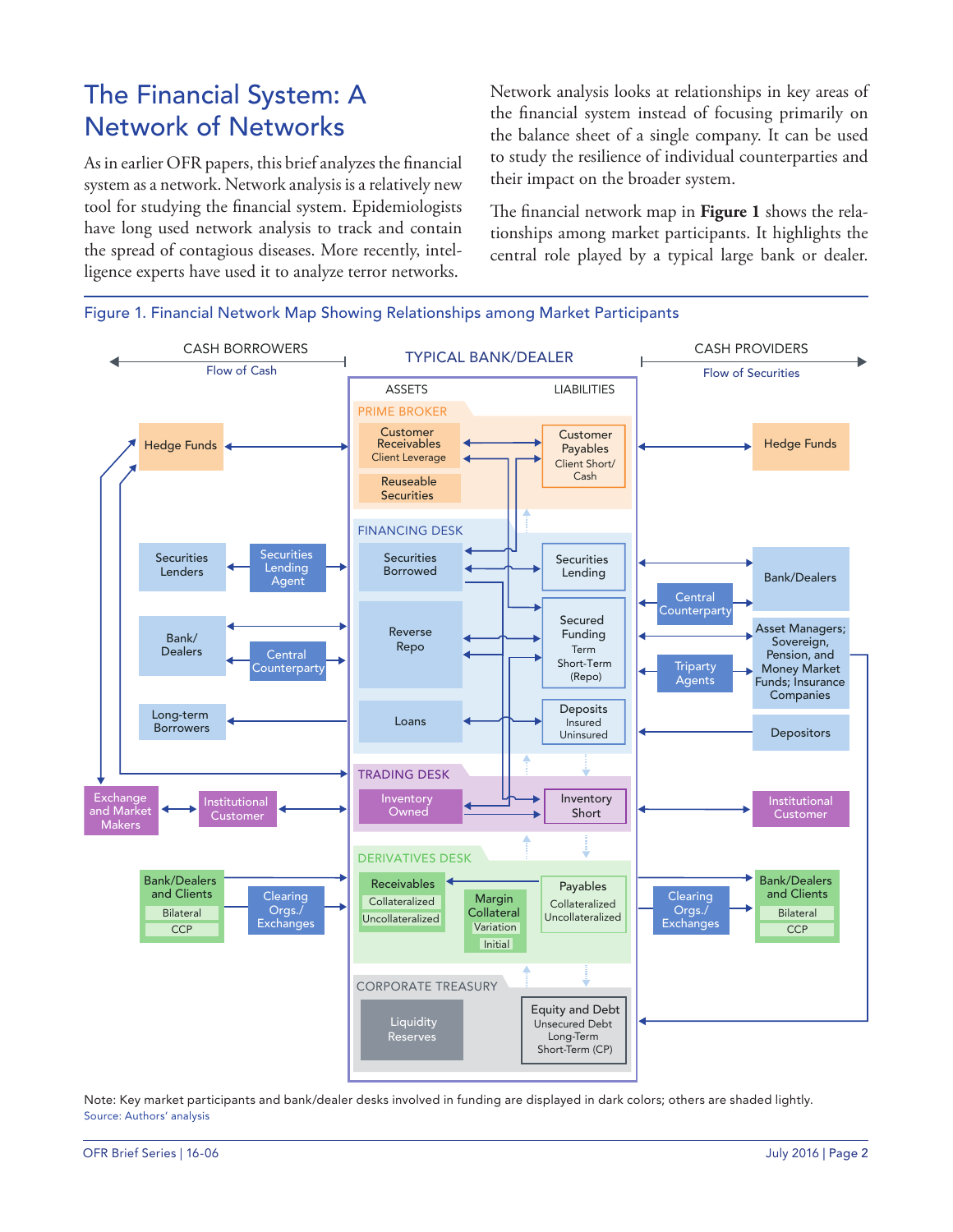These types of companies are labeled in the map as "Bank/Dealers." Each node in the map represents a market participant. Banks, CCPs, hedge funds, pension funds, insurance companies, exchanges, and institutional customers are nodes. A link between two nodes represents a relationship, such as a loan, derivative, or other type of financial contract or obligation.<sup>5</sup>

Most network research has analyzed the financial system as a single-layer network within one market or involving one type of transaction.6 However, transactions differ among companies and within them. Also, money or collateral do not simply flow from one entity to another. Market participants transform short-term funding, assets, and collateral as cash, and securities flow throughout the financial network. One layer cannot adequately represent all of these transformations.

Multilayer maps can capture more information.7 They portray the financial system as a network of networks. For example, a multilayer map can help identify a large market participant that is a node in more than one market layer. Such a company could be a source of strength to the financial system, if managed well. If not, it could be a source of weakness. The failure of one of these nodes in a layer can lead to failures of dependent nodes in other layers. This phenomenon can happen repeatedly, leading to a cascade of failures. For that reason, multilayer networks are more fragile than single-layer networks. Connections between the layers can amplify the scope and magnitude of stress in a single layer.

Maps of multilayer networks show three stages of damage following a major shock. The initial stage is a fast, sharp decline in network nodes. Next is a lengthy plateau period when damage spreads slowly through the network. The final stage is a rapid, cascading collapse of remaining network nodes.

# Mapping the Three Layers

This section describes independent network maps for three key financial activities: funding, assets, and collateral. The three maps are shown in **Figures 2, 3,**  and **4**. Each map replicates **Figure 1**, but with key market participants or bank/dealer desks displayed in dark colors to highlight their roles in each layer.

To illustrate each layer map, the analysis focuses on Bear Stearns and two large hedge funds run by its asset management unit, the High-Grade Structured Credit Strategies Fund (High-Grade Fund) and the High-Grade Structured Credit Strategies Enhanced Leverage Fund (Enhanced Leverage Fund). The High-Grade Fund was launched in 2003 and quickly attracted more than \$1 billion of investor capital. The Enhanced Leverage Fund was launched in 2006 with nearly \$800 million from investors.<sup>8</sup>

Bear Stearns is a good example because it was involved in all three layers. The failure of the two hedge funds in 2007 and the subsequent forced sale of Bear Stearns itself less than a year later were important events in the financial crisis, as discussed later in this brief.

#### Funding layer

The funding map shows how funding moved through a large bank or dealer such as Bear Stearns before the crisis (see **Figure 2**).9 At the center is the bank/dealer's financing desk, where the bank/dealer accesses overnight or short-term funding, including secured funding through repurchase (repo) agreements. On the right side of the map, asset managers, depositors, and others provide cash to the bank/dealer.

The bank/dealer's prime broker, shown in orange in the center at the top of the map, provides short-term funding to hedge funds and other customers. The bank/dealer's corporate treasury, shown in grey at the bottom, issues equity and debt, including commercial paper.

Before the crisis, Bear Stearns depended heavily on short-term funding, largely commercial paper and repo funding provided by asset managers and other cash providers (shaded blue on the right side of the map). Its leverage, measured by total assets relative to equity, was nearly 40-to-1 — high for a commercial bank but typical for an independent investment bank before the financial crisis.

Bear Stearns' hedge funds are examples of hedge funds on the cash borrowers' side of the funding map (shown on the top left). The two funds combined held \$18 billion in assets at the end of 2006, 10 times their investor capital, through repo borrowing from prime brokers. The newer Enhanced Leverage Fund further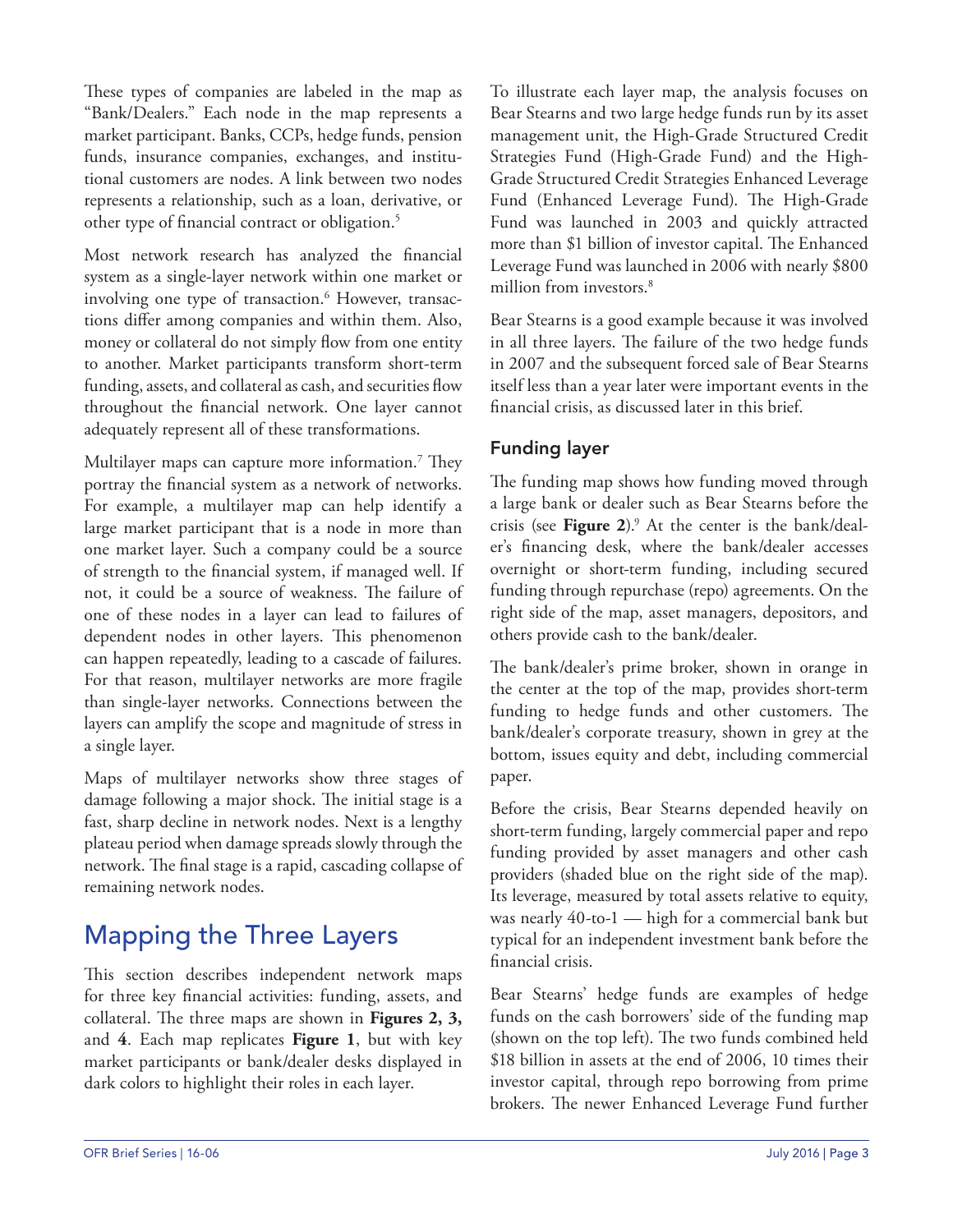

Figure 2. Funding Map for a Typical Bank/Dealer and Related Entities

Note: Key market participants and bank/dealer desks involved in funding are displayed in dark colors; others are shaded lightly. Source: Authors' analysis

boosted its leverage ratio to more than 27 times investor capital through total return swaps with a bank/dealer.<sup>10</sup>

#### Collateral layer

Collateral can also be presented in a layer map (see Figure 3). All flows of secured funding are met by collateral flows in the opposite direction. The collateral map can capture risk management features based on haircuts and quality. (A haircut is the discount on the value of an asset pledged as collateral.) These risk management features are not apparent when considering collateral flows as simply the opposite of funding flows. A recent OFR working paper used a collateral map to explain the effect of a CCP changing margin requirements (see the dark blue box on the right side in Figure 3).<sup>11</sup> In a collateral stress event, an increase in margin requirements by the CCP causes secured funding investors to increase their haircut requirements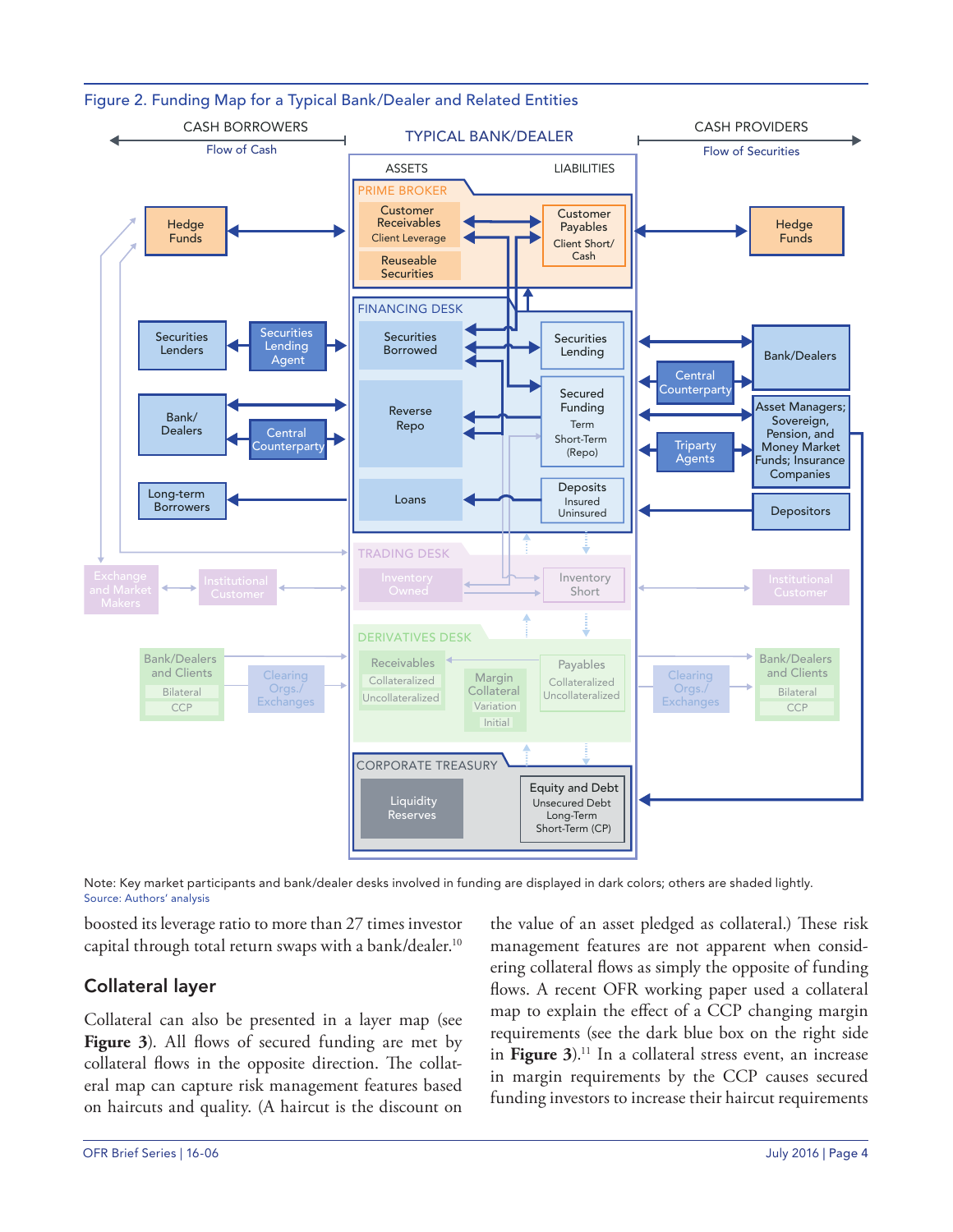

Figure 3. Collateral Map for a Typical Bank/Dealer and Related Entities

Note: Key market participants and bank/dealer desks involved in collateral are displayed in dark colors; others are shaded lightly. Source: Authors' analysis

or withdraw the funding provided against the asset. The bank/dealer is then forced to turn to unsecured sources of funding or sell assets to fund the additional haircut. This behavior can result in a further decline of the asset's collateral value, which can lead to a fire sale for that given asset class.

Collateral enters the bank/dealer through the left side of the map. The prime broker unit handles collateral from hedge fund customers. The derivatives desk handles

collateral for futures, forwards, swaps, and options through exchanges, clearing organizations, or directly with other bank/dealers and clients. The financing desk handles collateral from securities lending and repo deals. The financing desk is also the engine for collateral transformations — it is where collateral is reused and upgrades are managed.

The collateral map shows channels for collateral flows and transformations. On the right side of the map,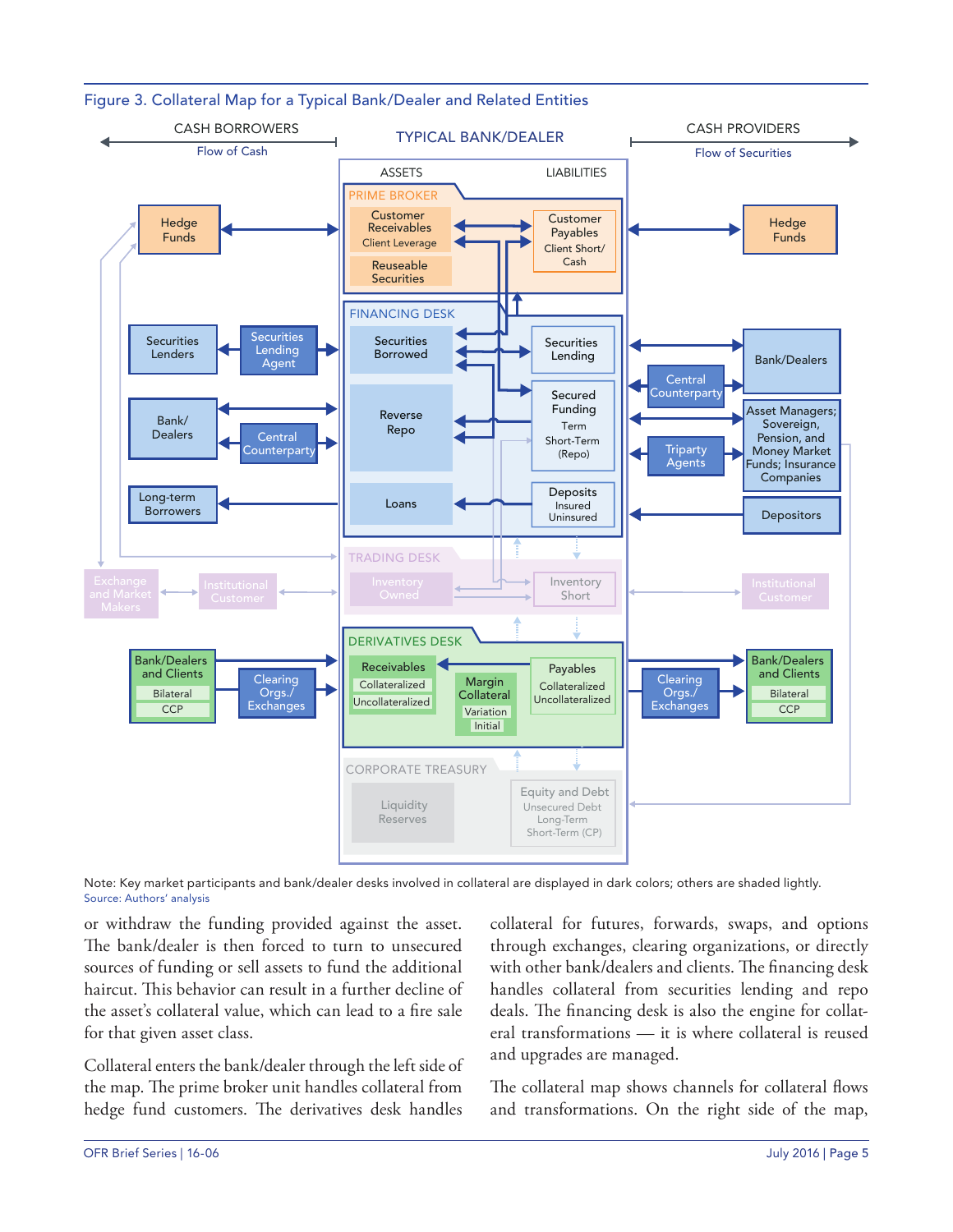

#### Figure 4. Asset Map for a Typical Bank/Dealer and Related Entities

Note: Key market participants and bank/dealer desks involved in the asset layer are displayed in dark colors; others are shaded lightly. Source: Authors' analysis

repo collateral can move to an asset manager or other cash provider as a bilateral flow or be held by a triparty agent. Collateral can also move to a CCP.

Bear Stearns, like other investment banks, managed billions of dollars of repo collateral, receiving collateral from hedge funds through its prime broker and posting collateral against loans in the triparty repo market.

The two large Bear Stearns hedge funds posted collateral with prime brokers at the largest investment banks

to support as much as \$16 billion of repo loans. The investment banks lending to the two hedge funds through their prime brokers were often the same banks selling mortgage-related securities to the funds through their trading desks.<sup>12</sup>

#### Asset layer

The third layer of the map represents the flow of assets and cash between asset managers and securities markets.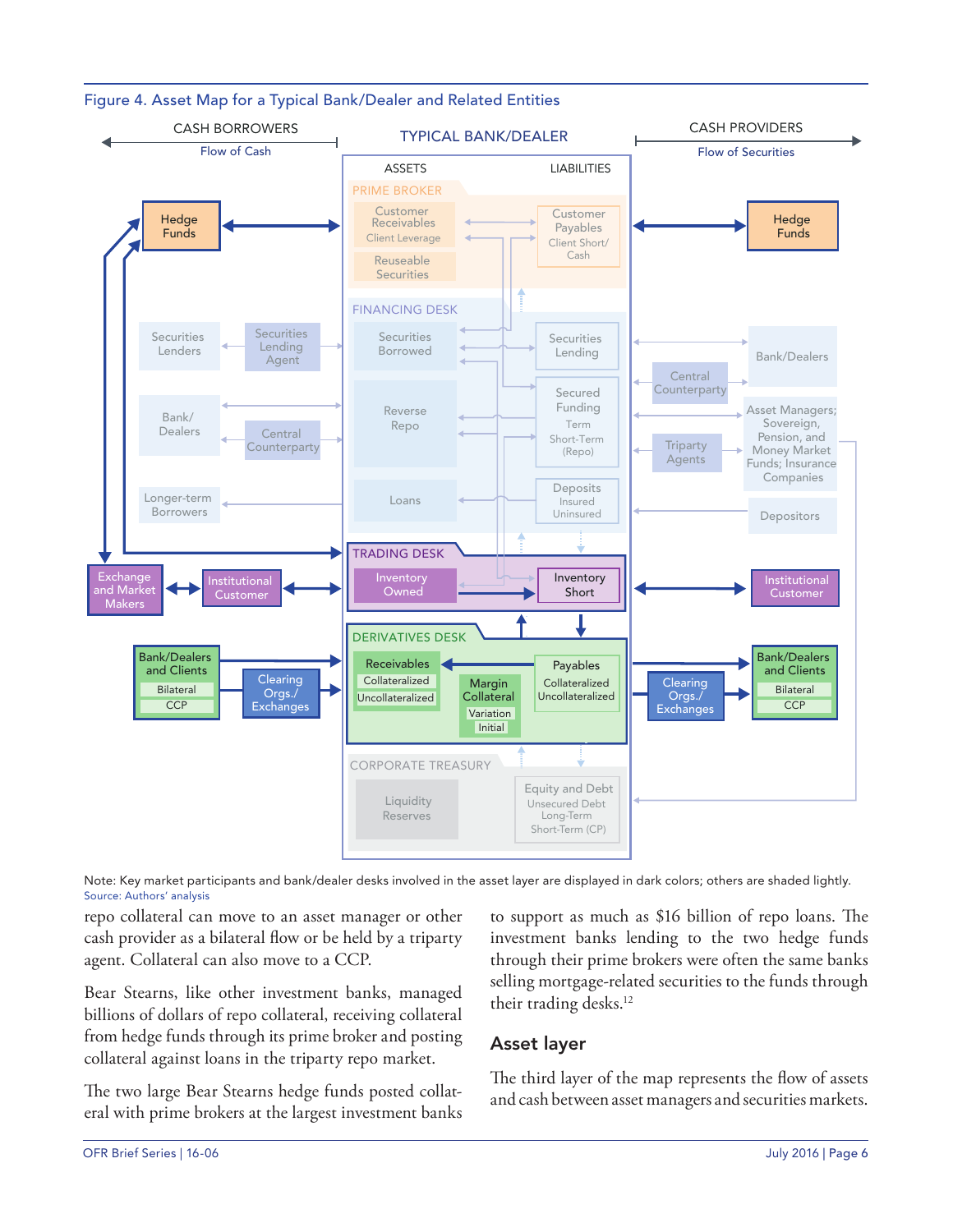The map includes mutual funds, hedge funds, the trading and investment arms of insurance companies and pension funds, and exchanges. The trading desk provides market-making for institutional customers and hedging for internal risks by going long and short on internal inventory (see the purple trading desk box in **Figure 4**). Exchanges and market-makers are key nodes in this network (shaded purple on the left in Figure 4). Exchanges exist for equities and commodities. For other assets such as foreign exchange rates and credit instruments, the principal market-making activity occurs through the trading desks of bank/ dealers such as Bear Stearns before the crisis.

The asset layer provides information about the sources of price shocks, which can affect the liquidity and solvency of market participants. It also provides information on price discovery, which the funding map and collateral map do not provide.

## Building a Multilayer Map

Single-layer maps help illustrate flows within markets. However, many market participants play a role in more than one financial activity, as shown by the example of Bear Stearns and its hedge funds. For that reason, layering the activity-specific maps provides a more complete map of the financial system.

![](_page_6_Figure_4.jpeg)

Figure 5. Three-dimensional Multilayer Network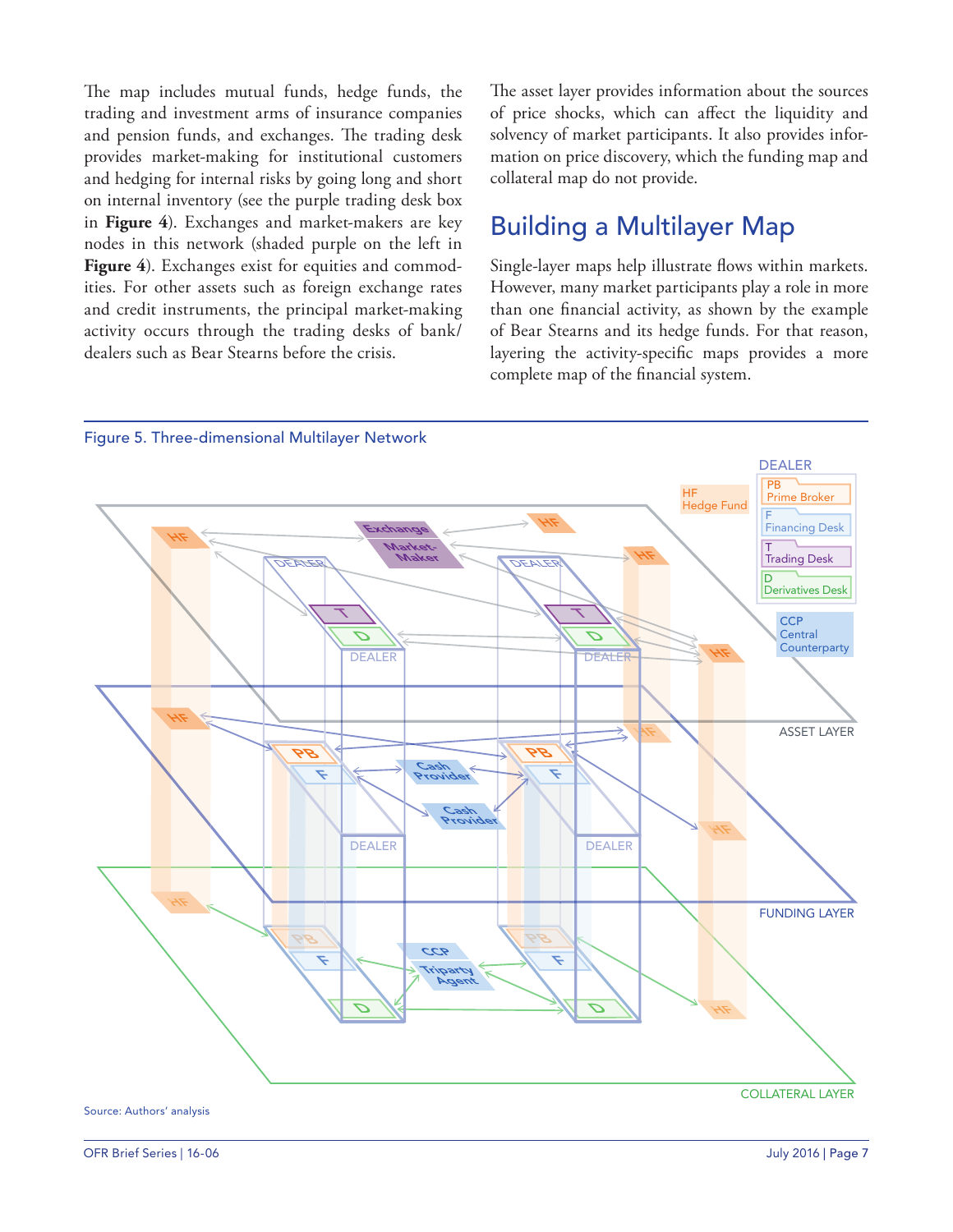The financial system and its funding, collateral, and asset layers are presented as a three-dimensional multilayer network in **Figure 5**. As shown in the three single-layer maps, some financial entities, such as the bank/dealer, participate in more than one layer, thereby connecting the layers.13 The multilayer approach establishes a framework for mapping the financial system across participant types and activities.

Most financial networks consist of a core of tightly connected nodes and a sparse, loosely connected periphery of nodes linked to one or a few of the core nodes.14 Core nodes are in the center of each layer. They are bank/dealers in the funding layer, CCPs and triparty repo agents in the collateral layer, and exchanges and market-makers in the asset layer. Peripheral nodes in the funding layer are suppliers and users of bank/ dealers as intermediaries. In the asset layer, peripheral nodes are buyers and sellers, such as hedge funds and asset managers. The representative core and peripheral nodes for each layer are shown in **Figure 5**.

Nodes can be differentiated by the direction of flows among suppliers, users, and intermediaries in each layer. For the funding layer, the supplier is the cash provider and the user is the hedge fund. In the asset layer, the peripheral nodes act as both asset suppliers and users, and can be defined either as sellers and buyers of assets, or as providers and users of liquidity. For the collateral layer, the collateral supplier receives funding, while the user receives collateral. In some cases, peripheral nodes might interact directly in bilateral swap transactions.

Some financial entities cross layers, while others operate only in a single layer. An entity that spans layers may have a different role in each layer. For example, a hedge fund is a buyer or seller of assets in the asset layer, and a user of funding in the funding layer. The way a financial market participant crosses layers, its position in the core or periphery of each layer, and its function as a provider or user can be a blueprint for new categories of financial institutions based on the level of activity in different layers.

A multilayer map can help policymakers monitor financial entities active in more than one layer and calibrate regulations to address new categories. It can also help track how a financial entity changes roles in different layers.

A multilayer map can support analysis of systemically important financial institutions (SIFIs). Regulators currently measure a SIFI's size and dominance in various activities. They could use multilayer analysis to gauge a SIFI's importance across the layers of funding, collateral, and assets. The degree to which a financial entity acts as a core node and crosses layers in a multilayer network map can help show its systemic importance. These connections can lead to more fragility in the financial system.15 A SIFI that can transmit a market shock or disruption from one layer to another arguably poses more systemic risk. This reasoning suggests that systemic risk in the banking sector is not simply a matter of banks' size, it is also about their span across the layers.

#### Bear Stearns in the Multilayer Map

The multilayer map offers a new way to illustrate what happened in the financial crisis to Bear Stearns and its hedge funds, which were active in all three layers of the map (see **Figure 6**).

Problems for Bear Stearns' hedge funds began in the asset layer but quickly spread to the other layers, affecting other market participants. Soon after the Enhanced Leverage Fund opened in 2006, the benchmark index for its holdings began falling on exchanges where such indices trade (see  $\overline{0}$  in the asset layer in **Figure 6**). Investors withdrew money from both of the Bear Stearns hedge funds. By the late spring of 2007, the funds had few options other than to sell assets. Lenders marked down the value of their assets and demanded more collateral, which is known as a margin call.  $\circled{2}$  Some lenders refused to roll over repo funding, in other words, to renew funding as it expired. 3

Although Bear Stearns exercised little oversight over the asset management subsidiary that managed its hedge funds, its executives became involved. They met with 10 repo lenders to negotiate more time to meet margin calls, reflecting stress through the collateral layer. All the lenders refused. Both funds were forced to sell assets at distressed prices to raise cash to meet the margin calls. One of the repo lenders, Merrill Lynch, a large bank/dealer, seized about \$850 million of collateral that the Bear Stearns hedge funds had posted against their loans.16 Merrill Lynch began to liquidate the collateral by selling the subprime securities,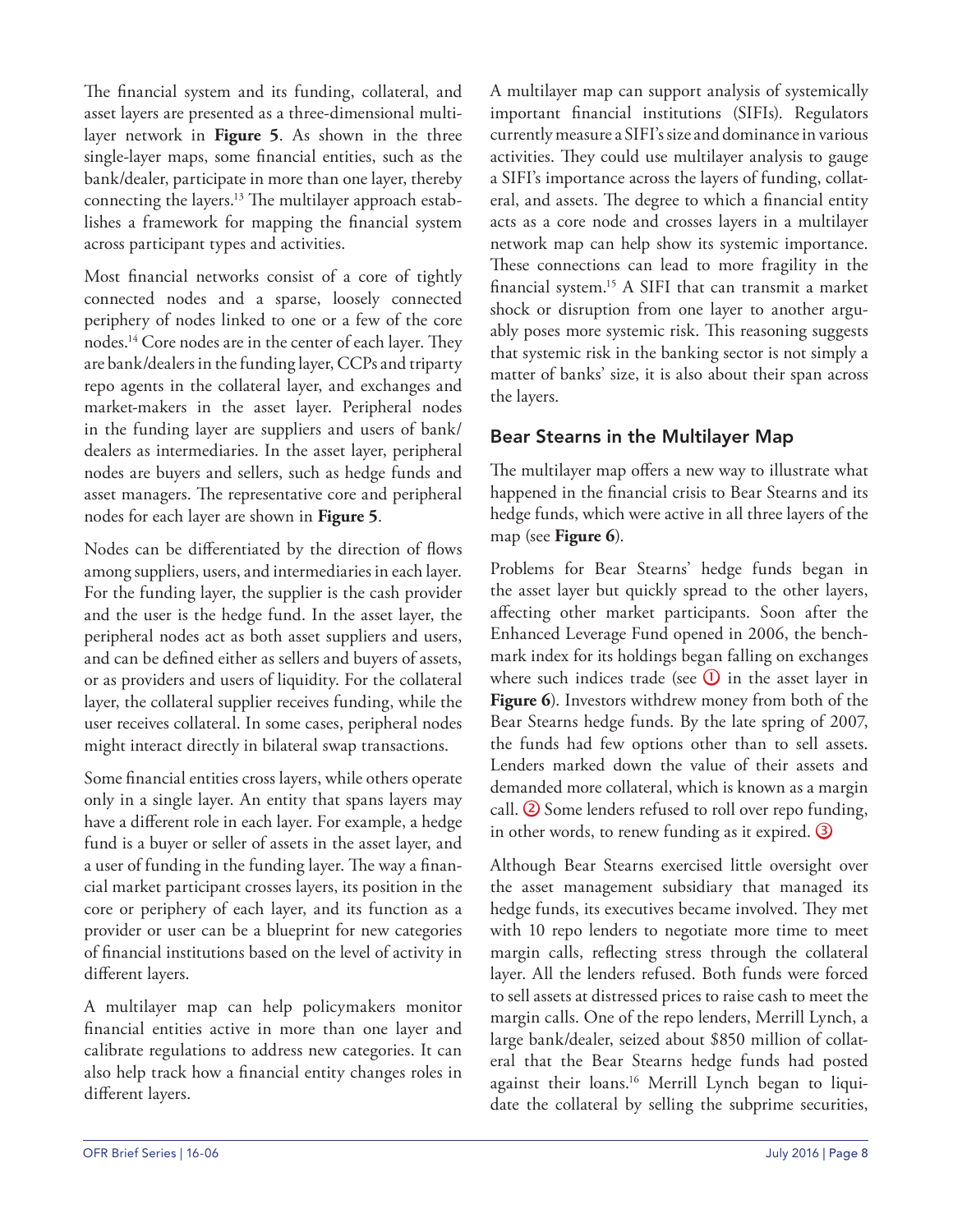illustrated in the asset layer.  $\bigoplus$  Those sales established a market price for similar subprime securities held and used as collateral by other banks and investment funds, spreading the impact to other nodes in the asset layer. The contagion quickly spread through the collateral and funding layers, as all repo lenders similarly increased their collateral requirements or refused to roll over loans backed by subprime collateral.

The troubles at the hedge funds soon affected Bear Stearns, the parent company. Bear Stearns had no obligation to support the hedge funds, but executives were concerned about their relationships with other investment banks and their own investors. Bear Stearns became the sole repo lender to the High-Grade Fund by paying \$1.8 billion to the funds' repo lenders to take over their collateral. <sup>6</sup> Bear Stearns decided not to rescue the more troubled Enhanced Leverage Fund.

![](_page_8_Figure_2.jpeg)

![](_page_8_Figure_3.jpeg)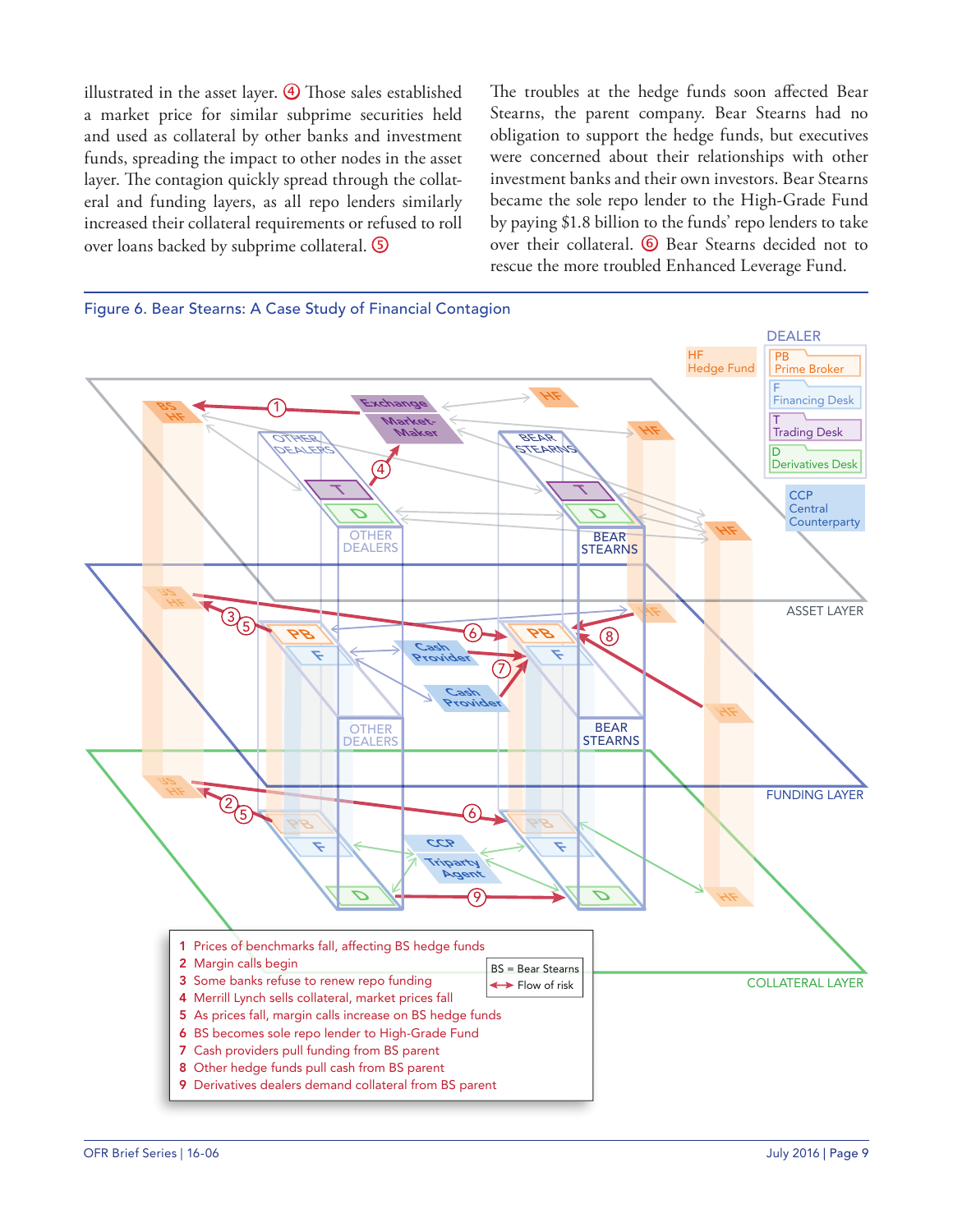After the failure of its two hedge funds, Bear Stearns itself lost the confidence of its counterparties in the fall of 2007 and the winter of 2008.<sup>17</sup> Repo lenders, mostly money market funds shown as cash providers in the blue boxes in the funding layer, increasingly demanded more collateral and raised interest rates. Hedge funds that were customers of Bear Stearns' prime broker, in orange on the right of the funding layer, pulled out their cash.  $\circled{8}$  Derivatives counterparties, shown in green on the collateral layer, demanded more collateral. <sup>9</sup>

# Challenges, Applications, and Data Gaps

Mapping a multilayer network creates new opportunities as well as new challenges for monitoring financial stability.

For example, network analysts use contagion models to track the effects of disruptions on the financial system. Multilayer maps could provide additional detail to these models. New models would need to account for how shocks spread between map layers, and how the connections and dependencies across layers amplify shocks. This detail could help in developing new systemwide stress tests, and ultimately lead to new intervention strategies for managing financial crises.

Maps of multilayer networks could also lead to revised definitions of financial market participants. In particular, policymakers may want to define companies based on their activities in different layers of the network map.

Multilayer network maps won't be useful for policymakers without good data. Analysis requires detailed counterparty exposure data for each layer of the map, representing a broader range of financial entities and markets (see Figure 7).<sup>18</sup> Although regulators have expanded their data collections since the crisis, such data are currently only partly available in various regulators' datasets.19 To build a full multilayer network map, the datasets would need to be expanded and linked.

Building the asset layer of the map would require data about swaps, securities, corporate and government bonds, commodities, and other asset classes. Partial data are available for some assets, but many gaps remain.

Constructing the funding layer would require data about interbank exposures, and triparty and bilateral repo transactions.20 The OFR, working with the Federal Reserve, recently completed a pilot data collection from the bilateral repo market that includes counterparty information. Data about counterparty exposures and transactions by hedge funds and money funds are needed in more detail than now available in the Securities and Exchange Commission's Form PF dataset. More data about interbank relationships and bank balance sheets are also needed in addition to what is currently available in Federal Reserve datasets and its Fedwire electronic funds transfer system used by U.S. banks.

Building the collateral layer would require data about triparty and bilateral repo transactions. It also would require information about CCPs' collateral and how collateral is reused by market participants.

All regulatory data submitted by a bank, hedge fund, money market fund, insurance company, and other financial participant would need to include a legal entity identifier.21 The identifier is a unique code already required by swap market regulators. It can accurately link a company's activities across the funding, collateral, and asset layers.

# Conclusion

As shown in the Bear Stearns example, a multilayer map of the U.S. financial system can illustrate how risks begin and spread through funding, collateral, and asset transactions. It can help in examining risks that are layer-specific, such as funding liquidity and leverage, collateral behind secured lending, and asset prices and liquidity. A multilayer map exposes new sources of vulnerability from dependency and interconnectivity across layers. Such connections can amplify and transform vulnerabilities into broader, systemic risks.

A single-layer map cannot fully capture the array of activities in the financial system, or how different nodes are affected by shocks or disruptions. Risk is transformed as it moves from one layer of the map to the next. A price shock may transform into a funding risk. Similarly, a price shock that moves to the collateral layer may be expressed as a counterparty or credit risk. Or, as a shock moves from the collateral layer, a counterparty risk may prompt a CCP to sell assets, pushing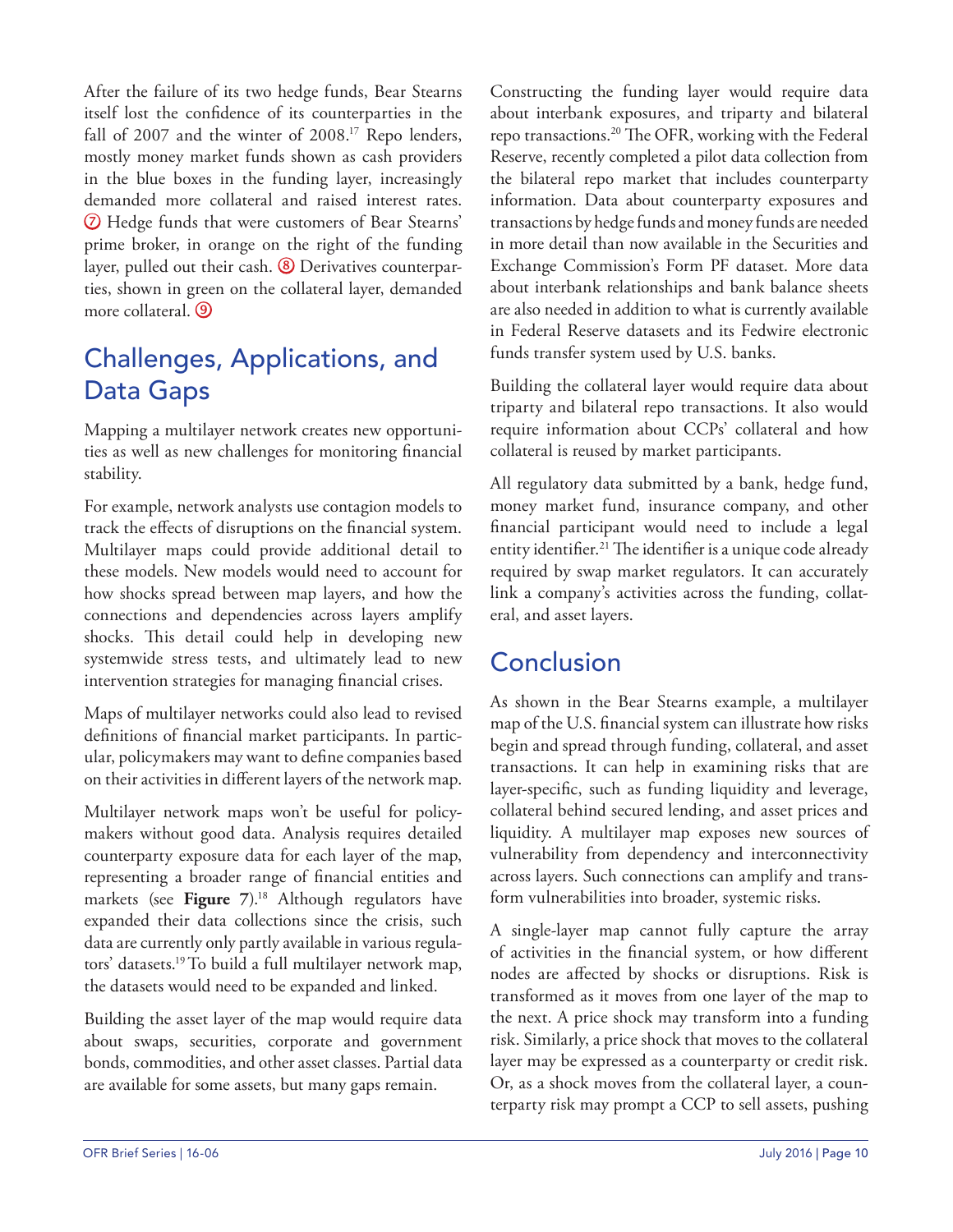|  | Figure 7. Financial Participants in a Multilayer Network |  |  |
|--|----------------------------------------------------------|--|--|
|  |                                                          |  |  |

|                                   | Agent                                                            | Network Node        |                    | <b>Network Function</b> |                            |          | Primary Regulator                                               |
|-----------------------------------|------------------------------------------------------------------|---------------------|--------------------|-------------------------|----------------------------|----------|-----------------------------------------------------------------|
|                                   |                                                                  | Core<br><b>Node</b> | Peripheral<br>Node |                         | Supplier Intermediary User |          |                                                                 |
| <b>ASSET</b><br><b>LAYER</b>      | <b>Hedge Funds</b>                                               |                     | $\times$           | $\sf X$                 |                            | $\times$ | SEC, CFTC                                                       |
|                                   | <b>Bank/Dealer Trading Desk</b>                                  | X                   |                    |                         | X                          |          | OCC, FED, SEC                                                   |
|                                   | <b>Bank/Dealer Derivatives Desk</b>                              | X                   |                    |                         | X                          |          | OCC, SEC                                                        |
|                                   | <b>Exchanges and</b><br>Market-Makers                            | X                   |                    |                         | X                          |          | SEC, CFTC, SRO                                                  |
| <b>FUNDING</b><br><b>LAYER</b>    | <b>Hedge Funds</b>                                               |                     | $\times$           |                         |                            | X        | SEC, CFTC                                                       |
|                                   | <b>Cash Providers</b><br>(pension funds, insurance<br>companies) |                     | $\times$           | X                       |                            |          | U.S. Department of<br>Labor, state insurance<br>regulators, FIO |
|                                   | <b>Bank/Dealer Financing Desk</b>                                | $\times$            |                    |                         | X                          |          | OCC, FED                                                        |
|                                   | <b>Bank/Dealer Prime Brokerage</b>                               | X                   |                    |                         | X                          |          | <b>SEC</b>                                                      |
| <b>COLLATERAL</b><br><b>LAYER</b> | <b>Hedge Funds</b>                                               |                     | $\times$           |                         |                            | X        | SEC, CFTC                                                       |
|                                   | <b>Cash Providers</b><br>(pension funds, insurance<br>companies) |                     | X                  | $\times$                |                            |          | U.S. Department of<br>Labor, state insurance<br>regulators, FIO |
|                                   | <b>Bank/Dealer Derivatives Desk</b>                              |                     | $\times$           | X                       |                            | X        | <b>CFTC</b>                                                     |
|                                   | <b>Bank/Dealer Financing Desk</b>                                | X                   |                    | $\mathsf{X}$            |                            | X        | OCC, FED                                                        |
|                                   | <b>Central Counterparties</b><br>(CCPs)                          | X                   |                    |                         | X                          |          | SEC, CFTC, FED                                                  |
|                                   | <b>Triparty Repo Agents</b>                                      | X                   |                    |                         | X                          |          | <b>FED</b>                                                      |

CFTC = Commodity Futures Trading Commission, FED = Federal Reserve, FIO = Federal Insurance Office, OCC = Office of the Comptroller of the Currency, SEC = Securities and Exchange Commission, SRO = self-regulatory organizations Source: Authors' analysis

risk into the asset layer and creating liquidity risk from the market impact of the asset sales.

Systemic risks can occur in one layer of the financial network map. Risks can also become systemic because of interconnections between layers. Both types of systemic risks should be evaluated. However, extra attention is needed when a single-layer risk is transformed into a

systemic risk. As market participants enter new activities, their layer-specific and systemic importance may change. The multilayer map is a way to identify financial market participants, financial risks, and vulnerabilities that may threaten the stability of the financial system.